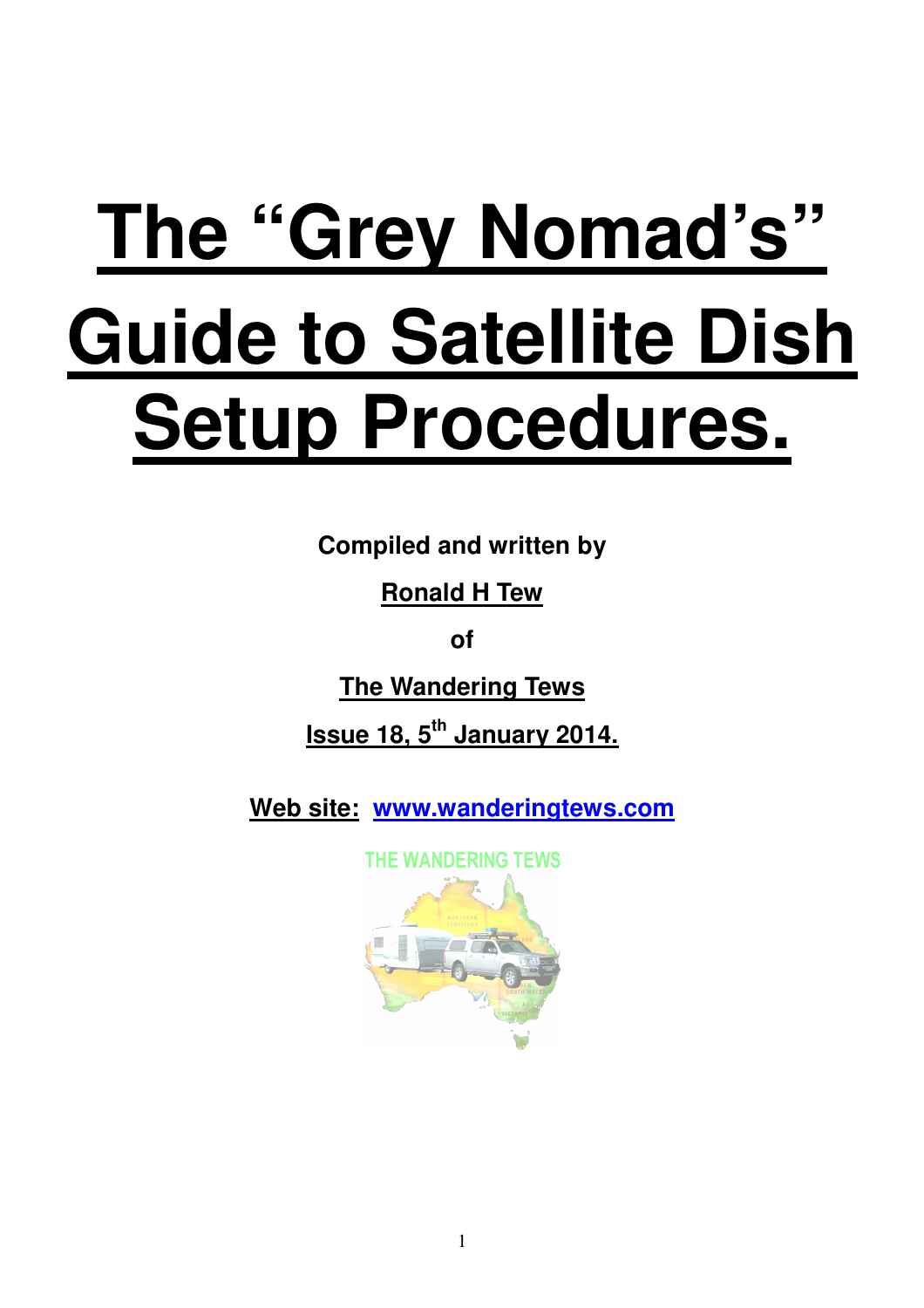#### **About this Document.**

 It is hopeful that this document may give an idea of setting up a Satellite dish to receive 'OPTUS C1' signals. As the Aurora analogue system has been turned off this document will only refer to the new VAST system.

 It should be noted that the unit used to receive satellite signals will sometimes be referred to as a Set Top Box and sometimes as a Decoder Box. Either of these terms can be used.

#### **My Satellite History.**

 I have regularly used the following procedure to set up my satellite dish in various locations and have had no trouble at all in getting a signal.

 I have a web site, www.wanderingtews.com, on which this document and other normal TV reception information is available for free download. See the TV Reception page on the site. Feedback on this information would be greatly appreciated, contact me via the web site.

#### **Important notice before proceeding.**

 Before proceeding it must be verified that you are eligible for reception of VAST TV by visiting http://www.mysattv.com.au

#### **Purchasing a Satellite system.**

 I am not going to make any recommendation for any equipment anybody should purchase, most systems should be ok, but bear in mind if purchasing a new system now one should be looking at the new VAST system, as the old aurora system was turned off in December 2013.

 It must be stressed at this point that there are a few things and points of information you must obtain from the place of purchase.

- 1. They must provide all leads and tuning meter.
- 2. Get all information about activation of smart cards. These details should be included with the Decoder, but check anyway. (Details of this procedure are provided later.)
- 3. See if they have information about bearings, elevation, LNB Skew and setup procedures, if they have it may be more suitable than mine. (See my web site www.wanderingtews.com for a list of these.)
- 4. Remember if one intends camping out without 240 volt power and intend using satellite, a 12 volt unit could be very handy.
- 5. If you are purchasing as a traveller I would suggest that you do not allow the place of purchase to activate your smart card for you unless you are personally familiar with the procedure. DO IT YOURSELF, you need to get used to it.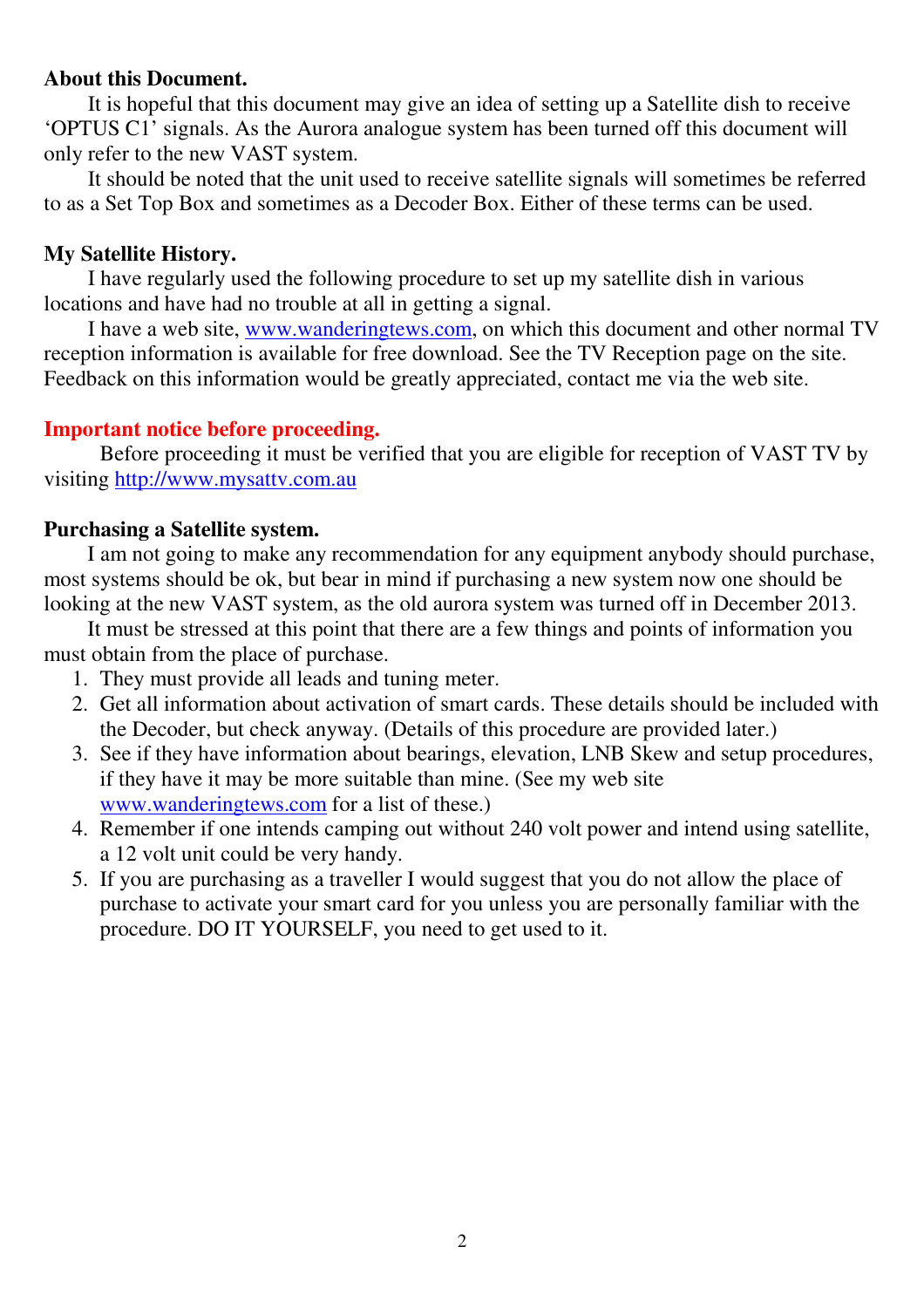# **Channels received**

- **1. VAST.** 
	- a. All digital channels that are normally received in a capital city, or any area with terrestrial digital transmission, including wide-screen and HD.
	- b. Transmission is also in different time zones so one can watch local channels from each state, or time zone. An application for this reactivation is easily achieved by ringing 1300 993 376 when moving from one time zone to another.
	- c. News from all region terrestrial TV transmission areas are shown on dedicated channels so one can watch their local home news while travelling.
	- d. (Check out another booklet on my web site www.wanderingtews.com called 'VAST Satellite Digital TV' as this is a description of my experiences with activating and reactivating VAST.)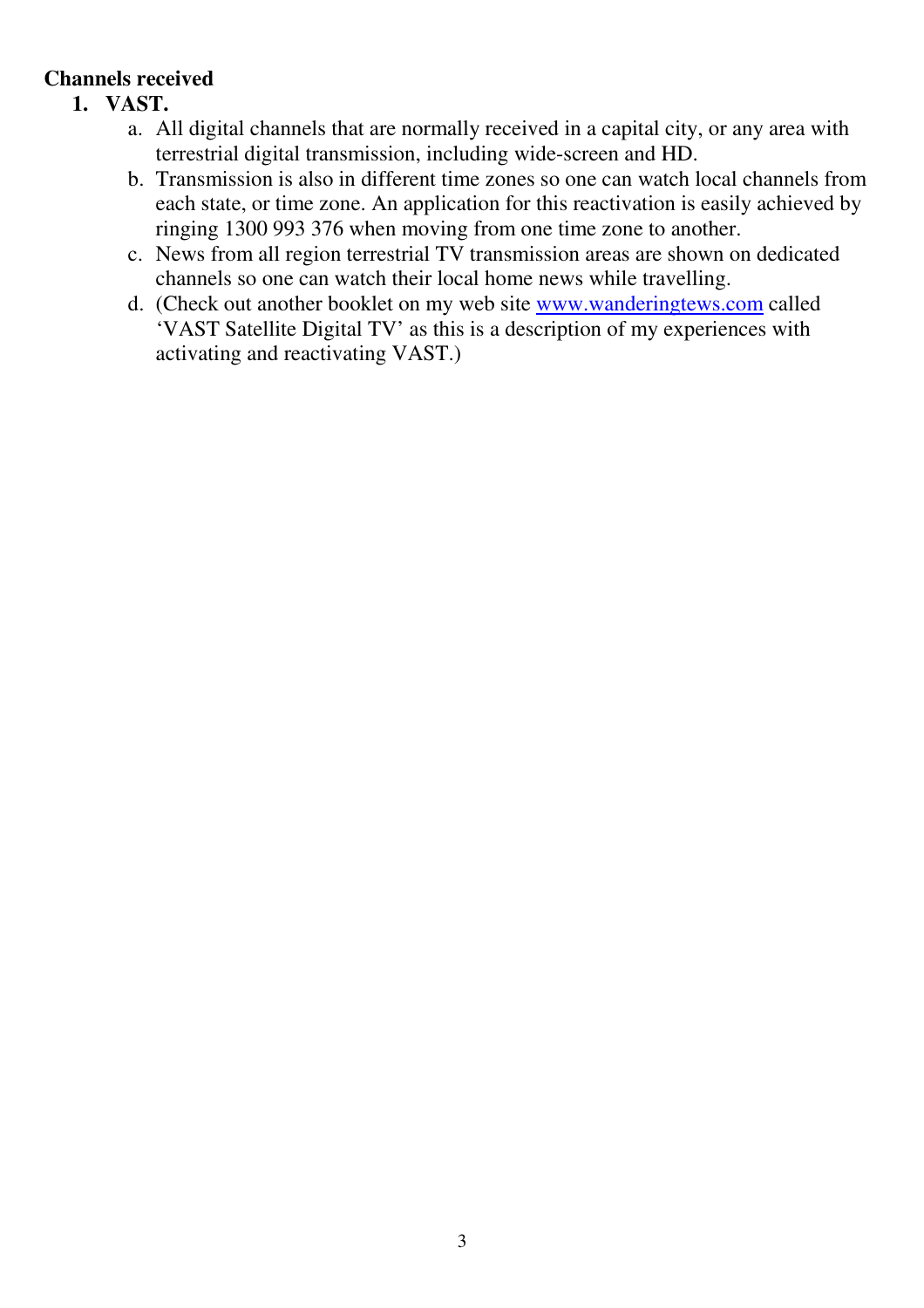#### **Theory.**

 There are quite a number of Satellites in the sky, located at different positions around the earth. These satellites are always in the same position in relation to the earth, so once a dish is tuned into a particular satellite while in any particular location the dish never needs moving whilst in that same location.

 The Satellite the 'Grey Nomad' is likely to use in Australia is 'Optus C1', which is located somewhere above Papua New Guinea.

#### **Elevation.**



 The Sketch above shows the relationship between Satellite Optus C1 and three different locations within Australia, A is further south than B or C. One can see that position A requires a lower Elevation than positions B or C, so it can be seen that depending on one's location in relation to north and south the elevation will vary, being higher the further north one is.

#### **Compass Bearings.**



 From the map of Australia above one can see that wherever one is in relation to east and west the compass bearing will vary to point at the satellite. In WA one would have to point the dish further toward east, or further from North, than in SA or NSW.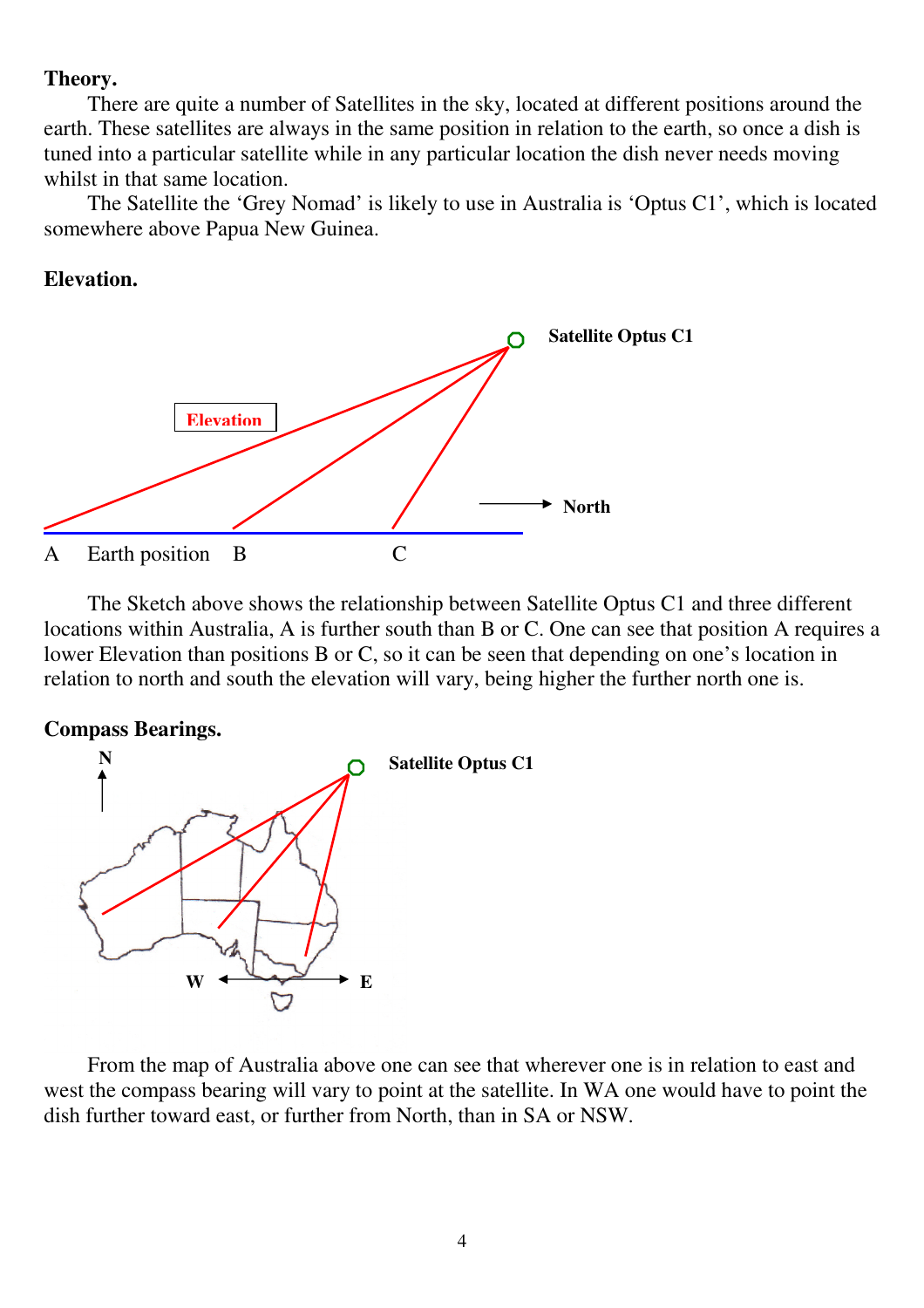#### **LNB skew**

The angle of rotation of the LNB

within its clamp. The polarization angle of the LNB must be aligned with that of the satellite. This angle is set by means of the scale on the LNB, as shown in the example at right.

 The LNB skew will vary in relation to being east or west within the country.

This adjustment will affect the Quality reading in Signal Detection section of Menu.

### **A Tip to remember which direction is +ve or –ve:**

 If there are no markings on the LNB, generally with the cable pointing directly downward the LNB will be at zero.

 Standing in front of the dish, with the LNB on the centre mark, turning the LNB Clockwise is to the +ve direction.

 Standing in front of the dish, with the LNB on the centre mark, turning the LNB Anti-Clockwise is to the -ve direction. Anti meaning –ve.

#### **Note:**

 I have now come across an LNB that does not strictly adhere to the above rules, so be careful, you may have one of these.

 The brand was a **SWISS,** and the sticker on the unit with degree markings did not agree with the above. In Melbourne to get a signal the unit was set at approx. 0 degrees, according to the markings, and the cable was at the –35 Degrees position in reference to the above explanation. Given these discrepancies I can only conclude that some LNB's differ from the above explanation, and if this is your case then you will have to experiment to find the correct position wherever you may be in the country.

#### **Tuning meter.**

#### **A new digital meter model SF3239 Posi ID Sat finder is now available from www.satplus.com.au and is a must for the novice user.** (see notes later)

 One of the easiest methods of tuning a dish is with a tuning meter, they do come in analogue and digital, and for now I will describe the use of an analogue meter. I would recommend the use of a digital meter as they are easier, but more expensive to purchase.

 The meter has to be installed in line with the aerial lead as shown on the connectors, and close to the dish so one can watch the meter while adjusting the dish. The Satellite decoder box must be turned on and all aerial leads must be connected as the decoder box provides power for the LNB and the meter.

The meter actually reads a test signal from the satellite so the stronger the test signal the closer the dish is tuned in. The test signal is also the same from all satellites so bear in mind you can sometimes actually tune into the wrong satellite, resulting in no picture. If this occurs recheck the compass bearing and elevation and restart from that point.

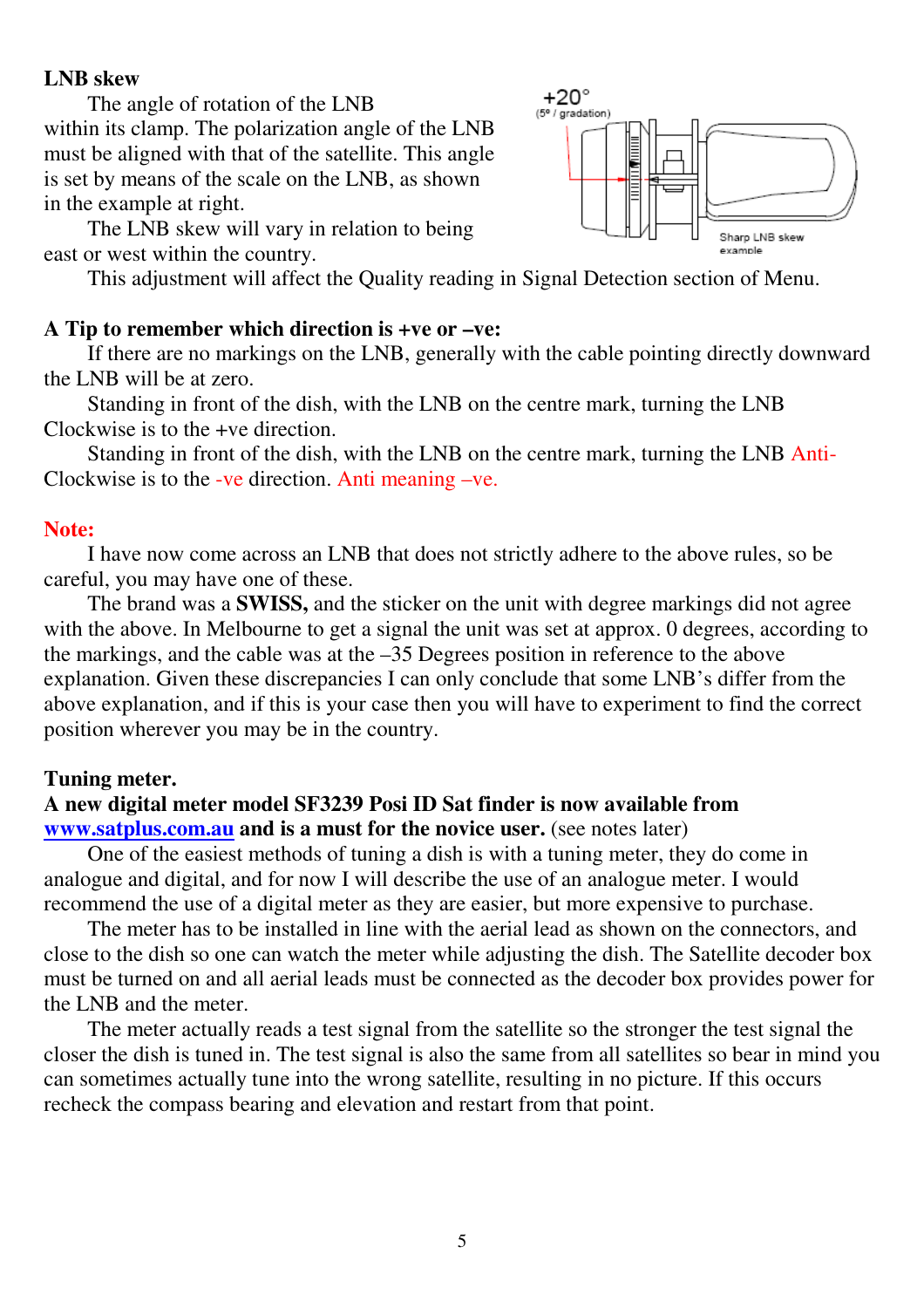#### **Procedure.**

 Below is a chart consisting of an outline map of Australia, several black arcs traversing across the map and several red and green lines traversing from roughly north to south on the map. This map can be used as a rough guide for required figures.

The Black arcs represent the elevation that is required at different locations.

The Red lines represent the compass bearing that is required at different locations.

The Green lines represent the LNB skew that is required at different locations.



 Following this chart all one has to do is pin point their location within our great land, then the compass bearing, LNB position and elevation can be worked out reasonably accurately, although this chart is not known to be exactly correct, but is close.

 Another document on my web site www.wanderingtews.com contains a list of these details for many individual towns/cities.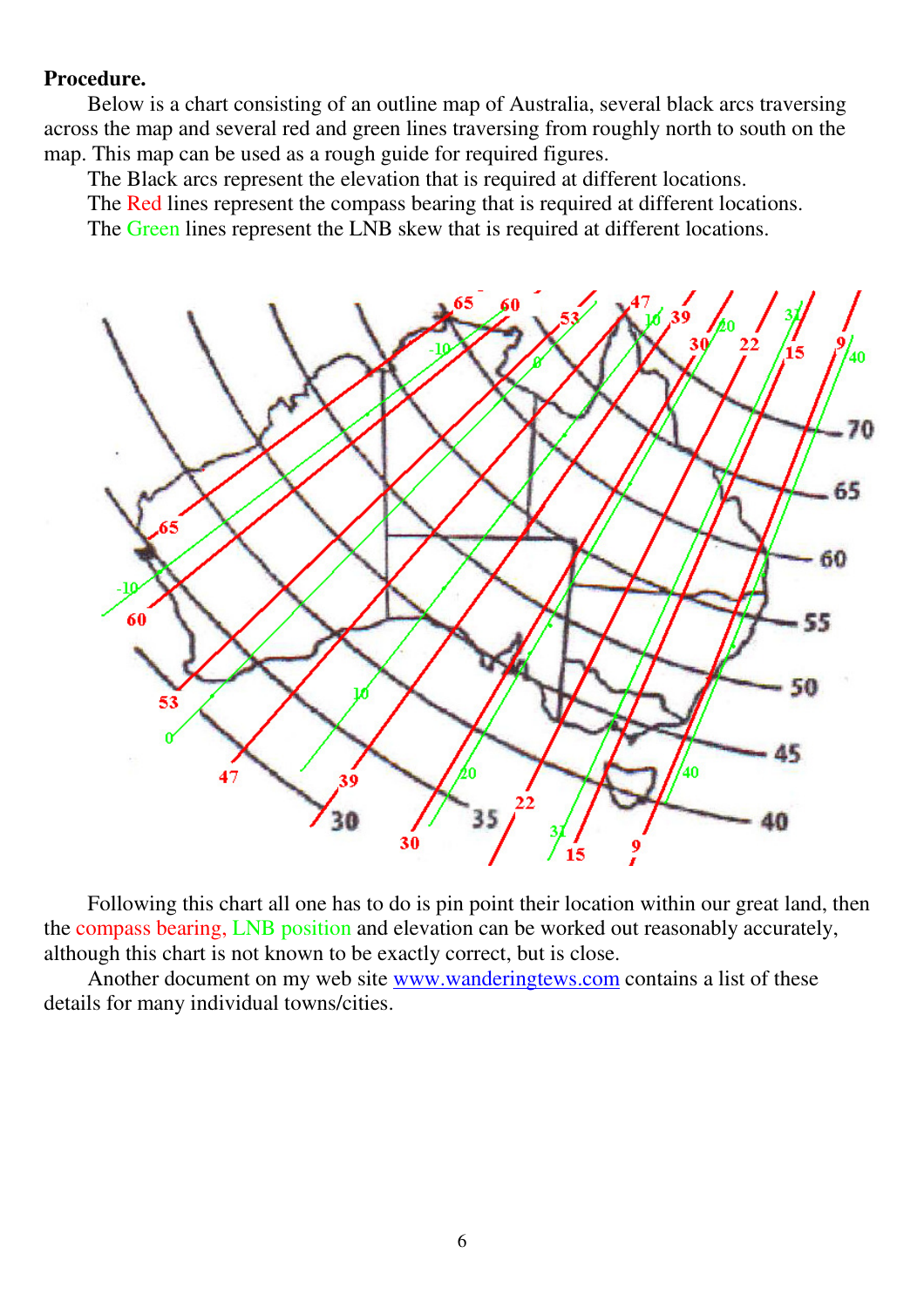# **Points to consider**

#### **Dish positioning. (considering trees)**

A problem I have experienced with people trying to find the satellite through a small hole in trees is that they do not appreciate the actual direction that the dish is pointing.

Below is a picture of a typical dish to hopefully demonstrate that they do not actually point in the direction that one would think.



The RED arrow indicates the direction one would normally think the dish is pointing toward the satellite, but in fact the dish is actually pointing more in the direction of the BLUE arrows. This is due to the positioning of the LNB and can be demonstrated by drawing an imaginary line, as the blue ones, from the LNB to anywhere on the dish and the reflective angle will be in the direction of the blue lines, meaning that any signal from the satellite from the reverse direction of the blue lines will be reflected off the dish onto the LNB.

 Another demonstration can be, that after you have the dish tuned to the satellite estimate the angle of the red line, at right angles to the flat front of the dish, and in Darwin, for eg with my dish, this was something like 45 degrees. The actual elevation for the dish, in Darwin, is 65 degrees, where the blue lines go, so the difference with my dish is about 20 degrees. When you have worked out this differential angle for your dish it will help to realise that positioning of the dish will be different than initially thought **to find the hole in the trees**.

#### **Powering up Decoder.**

 As explained further it is recommended to plug in all cables to the dish before turning on the power to the decoder for the following reasons, consider that the LNB is powered from the decoder.

1. Stories I have heard are that if one connects cables to the LNB with the decoder powered on, the LNB can be damaged with a power surge. After tuning the dish I have always disconnected my meter and reconnected the cables with the decoder turned on and I personally have not experienced this problem, but it sounds logical and is not to say it won't happen, so it would be advisable to follow this practice.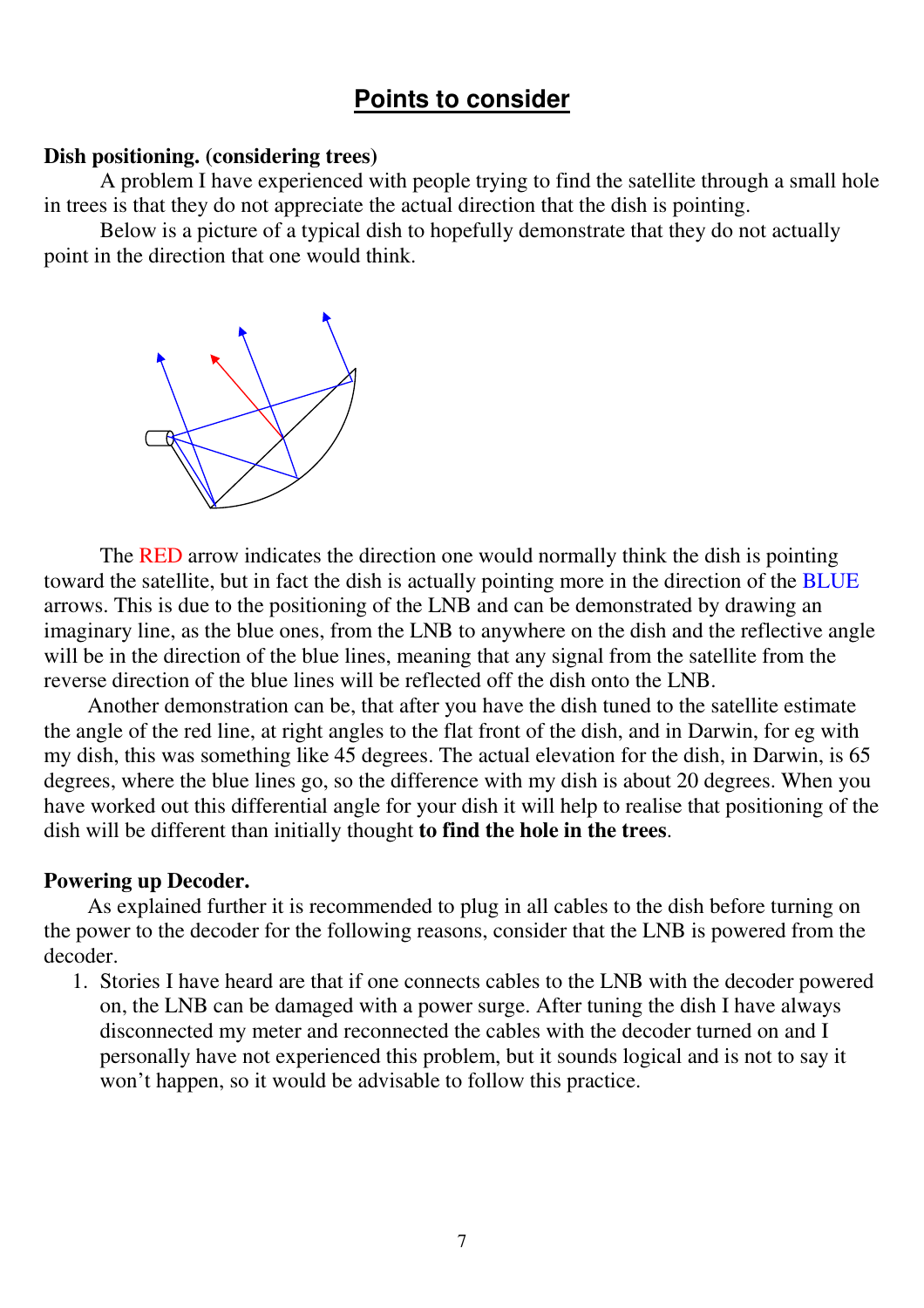#### **Short cable LNB to meter.**

 I prefer to leave this short cable permanently connected to the LNB and tied to the LNB support arm to the rear of the dish. I would suggest that if the cable at the LNB is continuously plugged in and unplugged the small contact plates inside the connector could eventually wear out, so I prefer to then join my cables with a joiner as this would be easier and cheaper to replace if it does wear out.

 In stating this then one must remember that the cable on the LNB must be occasionally, twelve monthly or so, be unplugged and reconnected, as if this does not occur the corrosion on the centre wire of the cable could cause a failure in the connection sometime, and this reconnection should clean the wire.

#### **My Tuning method.**

1. Make sure all cables are connected, including the tuning meter. Turn on the Set Top Box. a. Do not turn on the STB until all cables are connected.

## 2. **VAST system only.**

Turn on decoder and TV and wait until a searching for signal window appears. At this stage, depending on the model STB, assistance to tuning details can be provided by the STB, read instructions. This assistance can comprise of dish pointing details and signal meters.

- 3. After determining the compass bearing required I place my dish stand on the ground with one leg pointing in the direction of the compass bearing. This then allows me to have an easy reference point when the dish is mounted on the stand.
	- a. It is important to note at this stage that the Dish stand must be level with the upright as close to vertical as possible.
- 4. Position the LNB Skew as per details provided.
- 5. Most, if not all, dishes will have elevation markings on the adjustment area of the frame work. Determine the elevation required and adjust the dish height according to the markings.
- 6. At this stage leave all adjusting bolts slightly loose as you will have to move the dish both sideways and up-and-down, but they must be tight enough not to allow any stray movement.
- 7. Remember never stand in front of the dish while tuning, you will block the signal.
- 8. Turn the volume control on the meter up till a mid-range reading is shown on the meter. (If using a digital meter, at this stage just watch the meter reading)
	- a. Turn the dish left and, or, right slowly by a few degrees only at a time until an increase in the meter level occurs.
	- b. If the satellite can't be found, lift the dish elevation up, or down, a few degrees, return to original compass bearing and start again.
	- c. When the meter reading level goes off the top range wind the volume control down until a mid-range reading is once again shown. (If using a digital meter press button A to insert the attenuator and, or, press both buttons for tone.)
	- d. Continue to move the dish left or right slightly, repeating steps c. and d. several times until the maximum possible reading is received.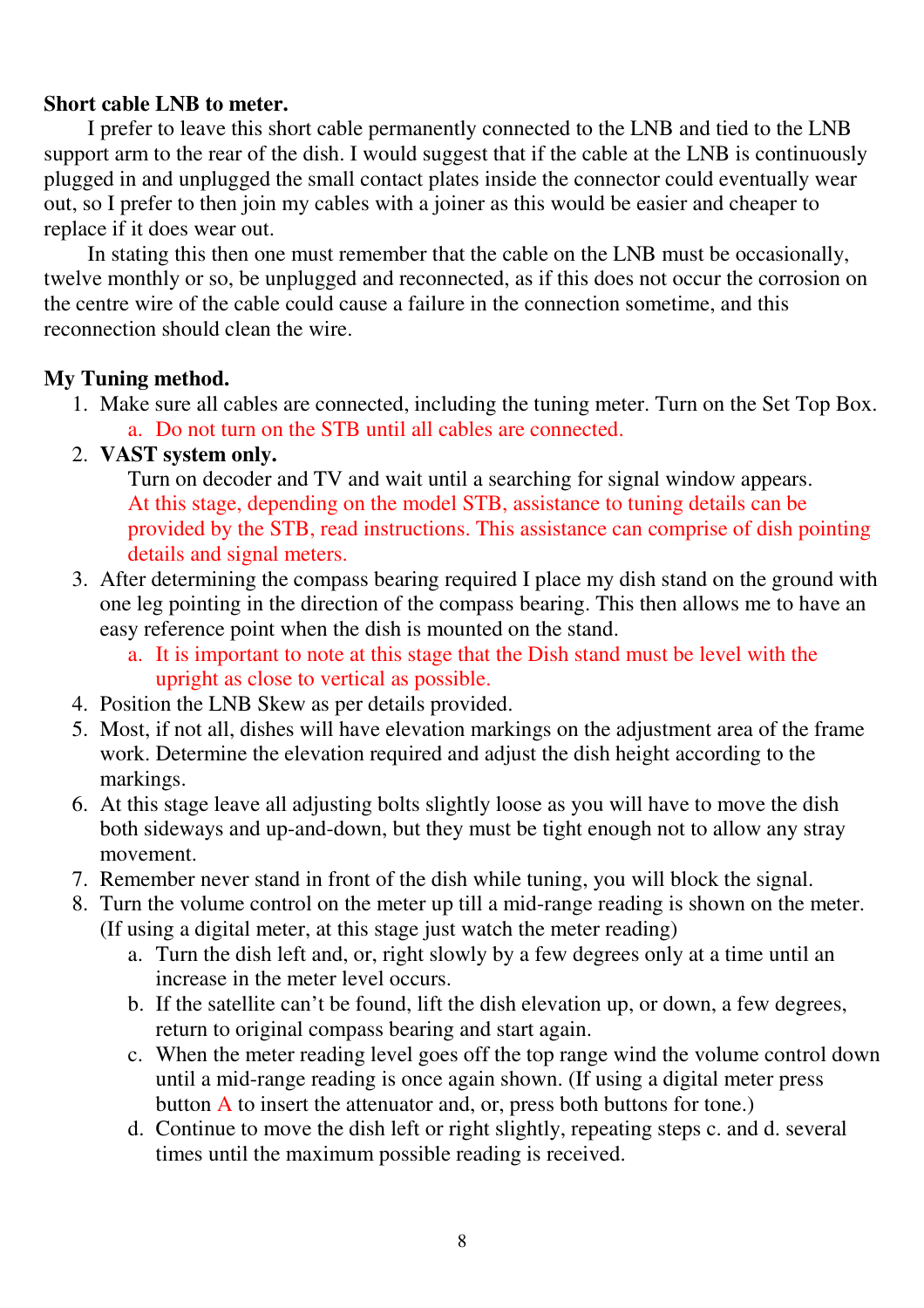- e. Without allowing the dish to move left or right, you will now see what I mean about having the bolts reasonably tight, adjust the dish up and, or, down following the same procedure until the maximum signal is once again received.
- f. At this point the dish should be fine-tuned, but if you wish you can once again very finely move the dish sideways to check maximum signal.
- g. At this stage check that the correct satellite has been found, i.e.
	- i. If using VAST, the TV window should now read 'Signal found' and tuning commenced.
	- ii. If the correct satellite is not found, move the dish up or down just a few degrees and restart tuning at step 7a. to find the correct satellite which should be close.
- h. When the correct satellite is found, now is the time peg down the tripod, if not already done, fine tune the dish once more, and tighten all bolts, **carefully so as not to move the dish setup.** With the sideways movement bolts make sure an equal movement is given to each bolt, otherwise tightening may move the dish to one side. The same can be the case with the elevation bolts.

# **9. LNB positioning.**

a. **VAST System,** LNB can now be fine-tuned to give the maximum Quality reading in 'Signal Detection' section of Menu.

# **Digital tuning meter.**

 I have used a digital meter, model Satplus Digisat Meter 777, and find it a lot easier than an analogue meter, but is more expensive to purchase. I purchased mine from the Satplus web site.

The advantages are:

- 1. The meter gives a continuous reading, with an attenuator switch when level is too high, that does not need adjusting as with the analogue meter.
- 2. The digital LED display is much easier to read.
- 3. The audible output can be turned off or on as required.
- 4. This unit can be used with an external power pack, not supplied, instead of relying on power from the decoder box. One can now tune a dish without having the decoder box connected if the external power pack is used.

 I now use a model SF 3239 POSI ID finder available from www.satplus.com.au for around \$140.00, and this meter is programmable to only see the satellite the user requires. It comes with default program settings for Optus C1, which is the satellite required for VAST and Aurora. This meter makes it even simpler to tune the dish, even without having to look at the TV, and would be a must for the novice user.

# **This is how easy it is.**

- 1. Read carefully the instructions that come with the meter.
- 2. Connect in line the same as any other meter.
- 3. When one has the screen showing the signal and quality meters start the dish tuning.
- 4. When the required satellite is found a buzzer will sound.
- 5. Fine tune the dish to obtain maximum % readings on the meters.
- 6. Fine tune the LNB Skew to obtain maximum  $%$  readings.
- 7. Decoder can now be used for TV watching.